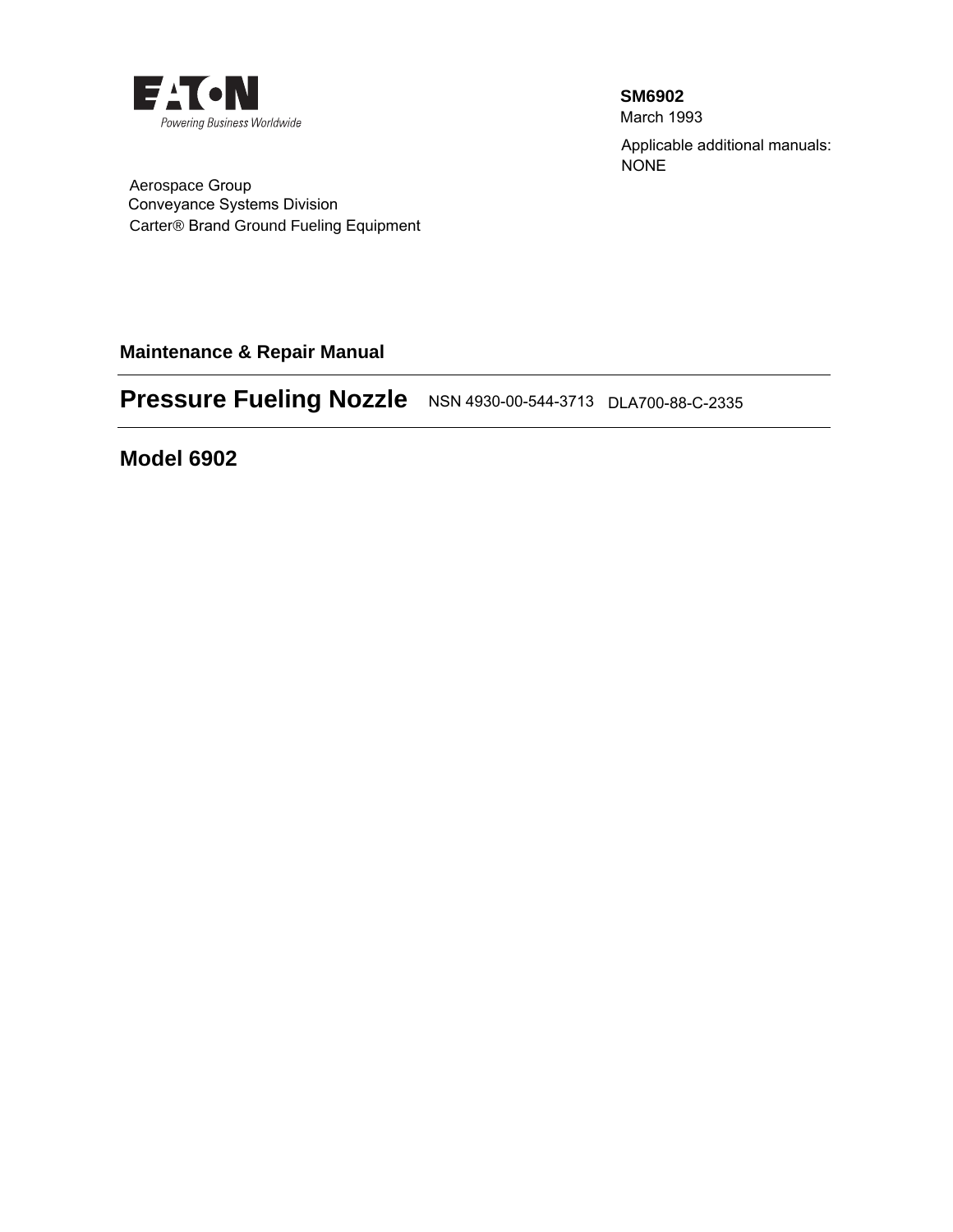## **TABLE OF CONTENTS**

|                 |                                 | <b>PAGE</b>    |
|-----------------|---------------------------------|----------------|
| 1.0             | <b>INTRODUCTION</b>             | 3              |
| 2.0             | EQUIPMENT DESCRIPTION/OPERATION | 3              |
| 3.0             | <b>DISASSEMBLY</b>              | 6              |
| 4.0             | <b>INSPECTION</b>               | $\overline{7}$ |
| 5.0             | <b>SPECIAL TOOLS</b>            | $\overline{7}$ |
| 6.0             | <b>REASSEMBLY</b>               | $\overline{7}$ |
| 7.0             | <b>TEST</b>                     | 8              |
| 8.0             | <b>ILLUSTRATED PARTS LIST</b>   | 9              |
| <b>FIGURE 1</b> |                                 |                |
|                 |                                 |                |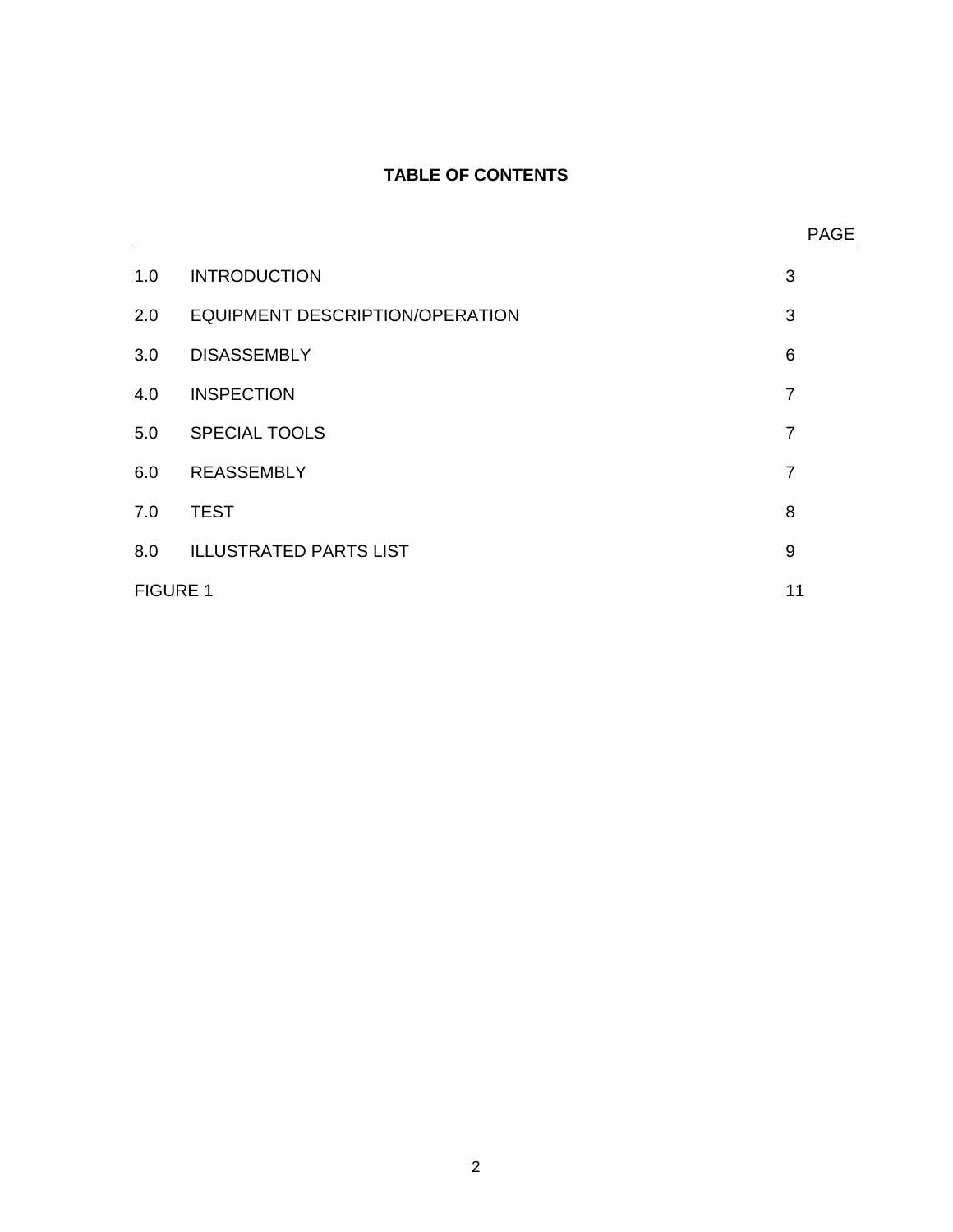#### **MAINTENANCE, OPERATION, OVERHAUL & TEST INSTRUCTIONS CARTER BRAND MODEL 6902 PRESSURE FUELING NOZZLE**

#### 1.0 INTRODUCTION

This manual furnishes detailed instructions covering the operation, maintenance and

overhaul of Eaton's Carter brand Model 6902 Pressure Fueling Nozzle.

## 2.0 EQUIPMENT DESCRIPTION AND OPERATION

#### 2.1 EQUIPMENT DESCRIPTION

Eaton's Carter brand Model 6902 is a 2 inch single point fueling nozzle that has been qualified to MIL-N-5877, rev. C.

#### 2.2 EQUIPMENT OPERATION

## 2.2.1 SAFETY INTERLOCKS

It is vital that each nozzle operator understands that there are several safety interlock features designed into the Model 6902 nozzle that must be functioning to prevent an accident that would result in spill of flammable liquids with the consequential risk of fire, personal injury or death, and property damage. Refer to Tables 1.0 and 2.0 and Figures 1 to 3 to identify individual parts during the following discussion.

## 2.2.1.1 COLLAR LOCK AND INDEX PINS

Examination of the connection end of a disengaged nozzle discloses the three Collar Lock Pins (15) and three Index Pins installed as a part of the Seal (13).

The three spring loaded Collar Lock Pins (15) engage three cutouts in the flange of the Collar (14) when the Collar (14) is in the full disengaged position and these Collar Lock Pins (15) prevent accidental rotation of the Collar (14) of the disengaged nozzle.

With the Collar (14) locked in the disengaged position, the flat portion of a ramp integral to the Collar (14) is positioned over a flat area on the Handle (21) in a manner that prevents opening the Valve (9).

The three Index Pins (part of 13) mate with three slots in a serviceable MS24484 Adapter Flange to index the nozzle to the flange so the Collar (14) mates with the flange lugs during engagement and prevents disengagement of the Collar (14) from the flange without releasing the three spring loaded Collar Lock Pins (15) to the collar lock positions.

## 2.2.1.2 HANDLE/COLLAR INTERLOCK AND OVER CENTER LINKAGE

Examination of the center portion of the Handle (21) on a disengaged nozzle discloses the fact that a flat edge of the Handle (21) is beneath the flat portion of a ramp that is integral to the Collar (14). With the Collar (14) locked by the Collar Lock Pins (15), the Collar (14) ramp prevents rotation of the Handle (21) to the poppet open position.

Note: The Handle (21) on some nozzles are made of aluminum alloy. Latter handles are made of a much heavier and stronger alloy (ZA-12) (black in color) to improve its strength. The older handle part number is no longer available.

When the Collar (14) is fully engaged to a serviceable MS24484 Adapter, the Collar (14) ramp clears the Handle (21) and permits Handle (21) rotation to the open position.

With the Handle (21) full open, the round portion of the Handle (21) prevents rotation of the Collar (14) in the disengage direction until the Handle (21) has been fully closed.

These interlocks are designed to prevent accidental opening of the poppet of a disengaged nozzle or accidentally disengaging a nozzle with the poppet open.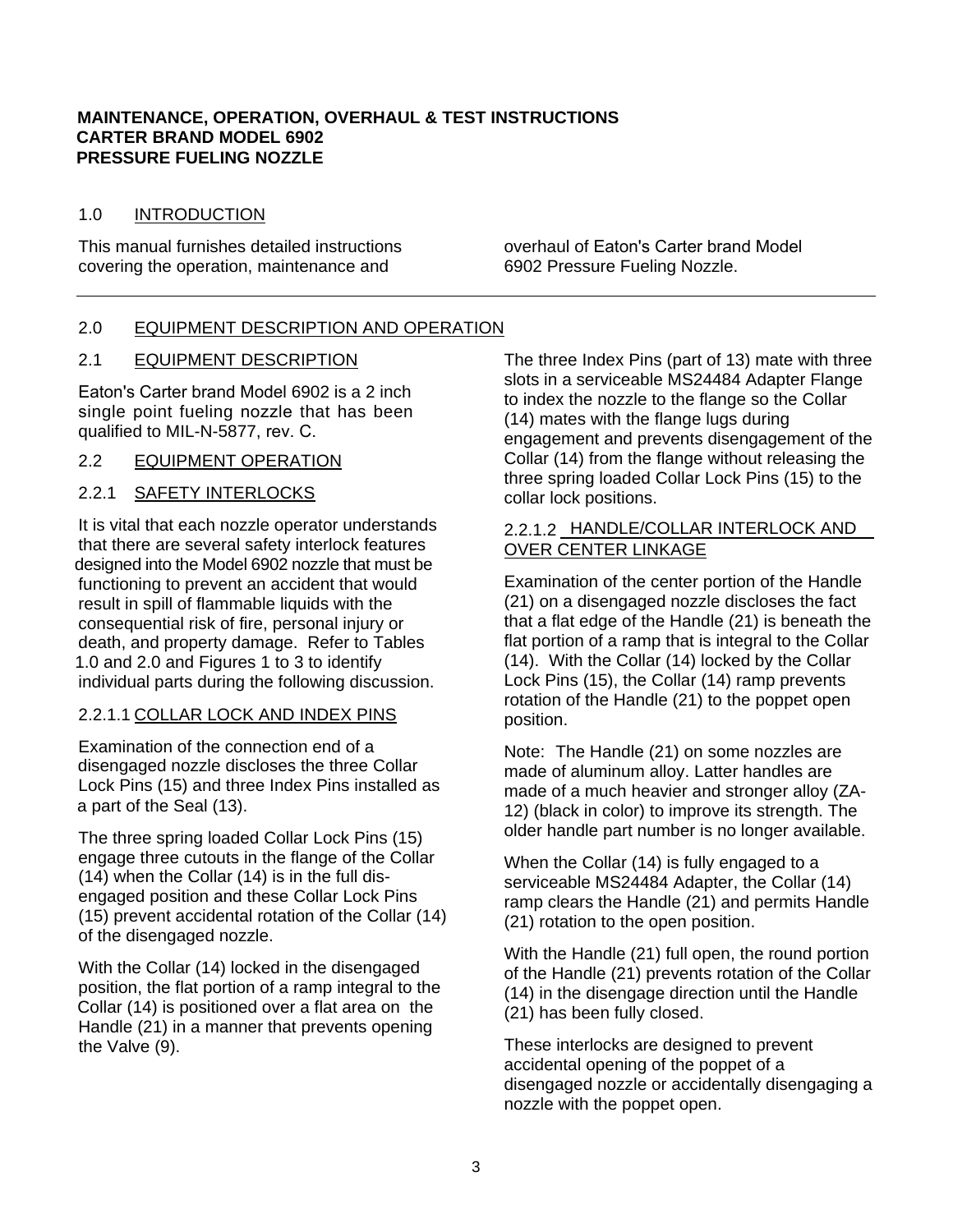The poppet operating internal linkage design is such that the linkage is over center at each extreme of travel (Handle full open against internal mechanical stop or full closed against internal mechanical stop).

Thus, internal pressure against a closed poppet, when the linkage is against the closed mechanical stop, provides a force only in the closed direction.

In a similar manner, with the Handle in the full open/mechanical stop position, the 50 lb. force applied by the MS24484 Adapter Poppet Spring provides a force only in the open direction.

## 2.2.2 OPERATION INSTRUCTIONS

## 2.2.2.1 SAFETY INSPECTIONS

Note: The frequencies recommended for the following inspections are our recommendations based on nozzles that have been in daily service for at least a year. The frequency that is required will depend upon the degree of maintenance extended to the equipment and to the age of the equipment. It is not possible for Carter to recommend other than the safest possible frequencies.

#### 2.2.2.1.1 NOZZLE INSPECTIONS - AT EACH REFUELING OPERATION

The following inspections of the Nozzle are recommended at each refueling operation:

A. Inspect the connection end and verify that the Index Pins (part of 13) are intact, in place, and not excessively worn or damaged or the Seal (13) housing in which they are pressed is not damaged causing the pins to be loose. Verify that all three Collar Lock Pins (15) are intact, undamaged and are extended and engage all three cutouts in the Collar Assy (14) and physically prevent Collar Assy (14) rotation.

This inspection can be accomplished without interruption of the normal operating procedure and without adding appreciably to the operation time by training the operator to automatically observe the connection end of the nozzle upon disconnection from the aircraft. If the Collar Lock Pins (15) are not extended and engaged in all three cutouts in the Collar Assy (14), the operator should squeeze the Handle (21) and Handle Grip (3) together while observing the connecting end of the nozzle. This should cause the Collar Lock Pins (15) to "spring" into the cutouts in the Collar Assy (14). If not, then the nozzle should be taken out of service. Since the Collar Lock Pins (15) did not spring into their correct position, it could mean that the aircraft adapter (or storage adapter if used) is defective and should be inspected (see paragraph 2.2.2.1.3) and reported as possibly being defective.

B. Upon engagement to an aircraft and opening the nozzle, but before operating the deadman control, it is recommended that the operator attempt to remove the nozzle from the aircraft. This should not be possible. If it can be removed, either the nozzle was never fully engaged onto the aircraft or needs repair, or the aircraft adapter is in need of repair.

#### 2.2.2.1.2 NOZZLES INSPECTIONS - MONTHLY BASIS

The following inspections of the Nozzle are recommended to be conducted on a monthly basis as a minimum:

A. Inspect the connection end and verify that the three Index Pins (part of 13) are intact and in place. Verify that the three Collar Lock Pins (15) are intact and in place and extended and engaging all three cutouts in the Collar (14) and physically preventing Collar (14) rotation. Check the Seal (13) containing the pins for possible cracks.

B. Hold the nozzle with the outlet or connecting end facing such that it can be observed. Apply pressure on the Collar (14) in the direction to connect the nozzle to the aircraft, clockwise, to take up the slack and inspect the relative location of the three Index Pins (15) with respect to the cutouts in the Collar (14). The two Index Pins (15) that are engaged in the normally narrower cutouts should be resting against the edge of their respective cutouts. If there is a space between the third Index Pin (15) and the edge of the normally larger cutout the collar is still in functional condition. If all three Index Pins (15) are resting against the edge of their respective cutouts (there is no space), the Collar (14) may no longer be in a functional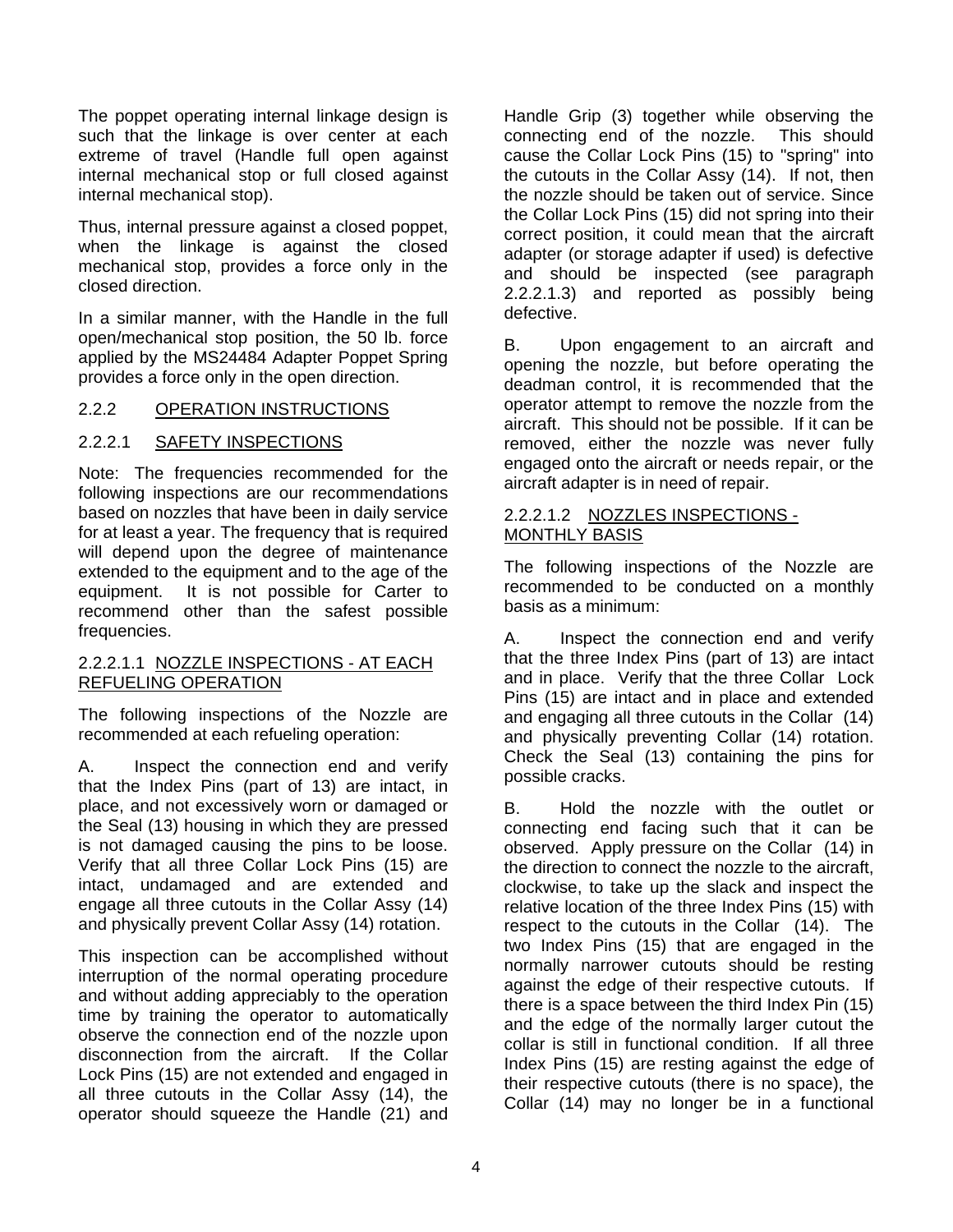condition and should be replaced if it fails the next step.

C. With the nozzle being held in the position described above, attempt to open the nozzle with the Handle (21). The nozzle should be prevented from opening by the interference between the Collar (14) and the Handle (21). If the nozzle can be opened it should be removed from service and repaired.

D. Inspect the Handle (21) and the adjacent ramp surface of the Collar (14) and verify that neither part is damaged or has missing pieces that permit the Handle (21) to be rotated to the open position with the nozzle disengaged, or that will allow the Collar (14) to rotate to the disengaged position when the Handle (21) is open. Broken or missing parts can result in dangerous fuel spills while refueling aircraft.

E. Verify that the Handle (21) is in the fully closed (against internal mechanical stop) position. (This is necessary to assure that the linkage is over center so internal pressure can not force the poppet open during the Collar (14) engagement).

## 2.2.2.1.3 AIRCRAFT ADAPTER **INSPECTIONS**

The following inspections of the aircraft adapter are recommended to be carried out at each refueling operation to assure that one is connecting to a safe adapter:

A. Visually check for bent, broken, missing or excessively worn lugs or slots. Worn slots are easily detected. A normal slot will have a slight machine broken edge (chamfer of .030 inch (0.762 mm)). If the edge is worn such that the corner is badly distorted and enlarged it should be inspected more closely and accurately. Carter Adapter Wear Gauge, 61657-2, should be utilized to check the width and thickness of the lugs if they appear to be worn. Wear of the thickness dimension of the lug will promote premature nose seal leakage. Wear of the width of the lug combines with slot wear in defeating the nozzle interlock.

B. Visually check the three slots for excessive wear. Excessive wear can permit disengagement of a nozzle without release of the three Collar Lock Pins (15) and may permit accidental poppet opening on the disconnected nozzle. The use of Carter Gauge 61657-2 will provide a "no-go" check for the slots.

C. If any of the above conditions are observed, and or the gauge proves the adapter to be defective, the refueling operation should be continued only with extreme caution. The nozzle, upon disconnection, should be checked in accordance with paragraph 2.2.2.1.1.A. The suspected defective adapter should also be reported to the appropriate personnel.

## 2.2.2.2 NOZZLE CONNECTION

After completion of the Safety Inspections of 2.2.2.1, connect the nozzle as follows:

A. With the Cover (1) removed, grasp the nozzle by the Collar (14) Handle Grip (3) and align the connection end with the aircraft adapter.

B. Press the nozzle against the adapter while slightly rotating the nozzle (if necessary) to align the Nozzle Index Pins (part of 13) with the adapter slots.

C. With the nozzle aligned, press the nozzle against the adapter flange until the Collar Lock Pins (15) are depressed sufficiently to permit rotation of the Collar (14) in the clockwise direction until the Collar (14) is fully engaged against a mechanical stop (approximately 30-35 degrees of Collar rotation).

D. With the Collar (14) fully engaged and stopped, rotate the Handle (21) in the open direction to the full open linkage over center position against the internal mechanical stop (approximately 200 degrees) of the Handle (21) rotation.

**CAUTION: If the Handle (21) is not rotated against the full open stop, the 50 pound adapter poppet spring force may move the nozzle poppet to a partially closed position which will unnecessarily increase the time required to refuel the aircraft and cause unnecessary wear of both the nozzle and the aircraft adapter. (If Handle (21) movement is observed during fuel flow, the Handle (21) was not in the full open over center position).**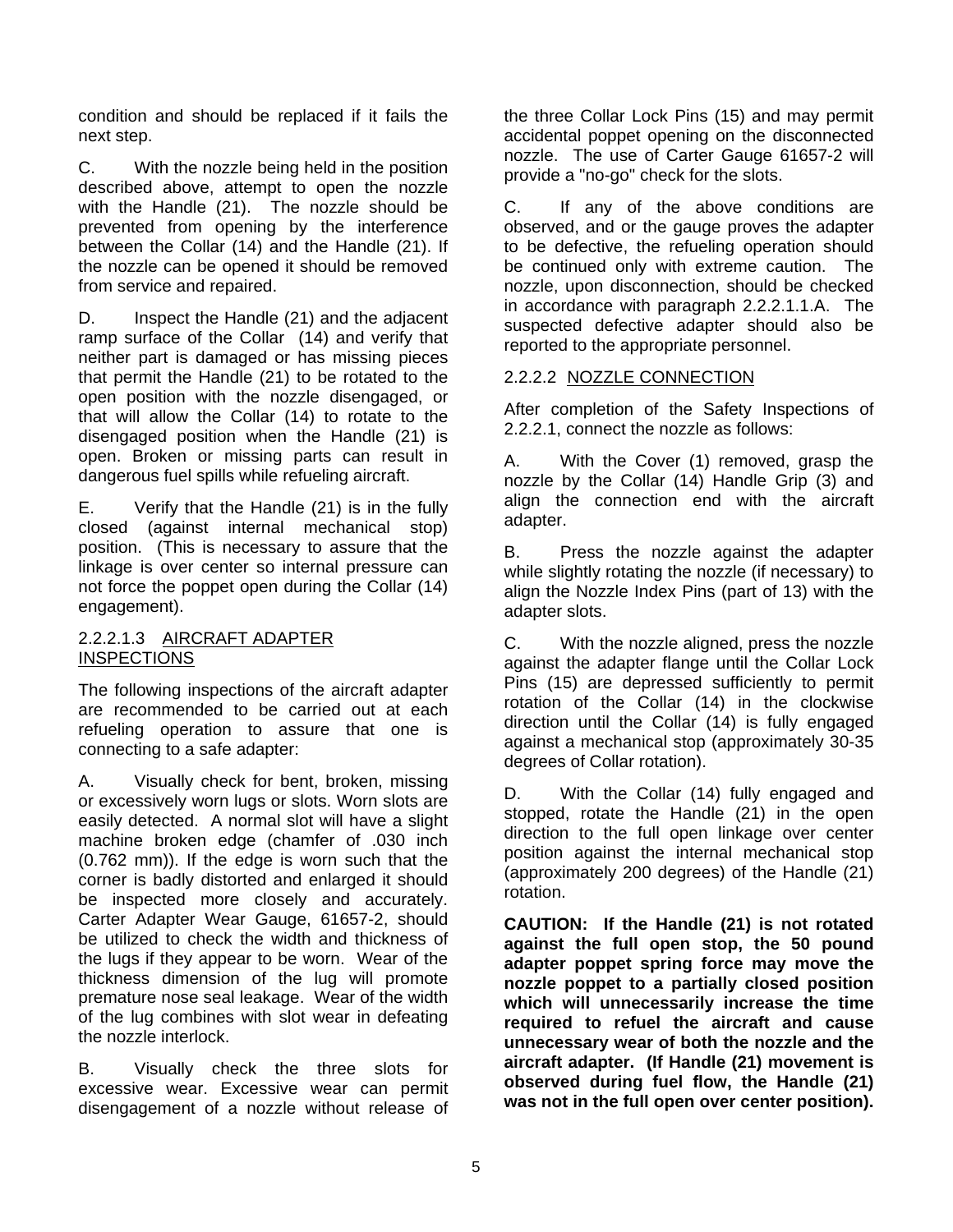**Handle rotation to an intermediate position is unsafe and can result in a flowing disconnect and dangerous fuel spill.** 

E. Prior to commencing fuel flow, verify that the round portion of the Handle (21) prevents rotation of the Collar (14) to the disengaged position.

#### 2.2.2.3 NOZZLE DISCONNECTION

Upon completion of refueling operations, disconnect the nozzle as follows:

A. Rotate the Handle (21) in the closed direction until it is against the internal mechanical stop (approximately 200-210 degrees).

**CAUTION: If the Handle (21) is not against the internal closed stop, the linkage is not over center and internal pressure will force the poppet in the open direction.** 

B. With the Handle (21) full closed, grasp the Grips (3) and rotate the Collar (14) counterclockwise until the nozzle is released from the adapter (approximately 30-35 degrees).

C. Examine the connection end of the nozzle and verify that all three Collar Lock Pins (15) have been released into the cutouts in the Collar (14) flange to securely lock the Collar  $(14)$ .

**CAUTION: If a worn adapter has allowed disengagement of the nozzle without release of all three Pins (15), rotate the collar in the disengage direction until all pins are released to lock the collar. (This condition caused by a damaged adapter on one aircraft resulted in a dangerous fuel spill during attempted refuel of a second aircraft). Reinspect the adapter of the serviced aircraft and replace if worn.**  D. Replace the Cover (1) and return the nozzle to the normal storage location.

#### 3.0 DISASSEMBLY

3.1 Remove nozzle from end of hose.

3.2 To assist in disassembly, the flange from an MS24484 adapter or Carter part number S204451, is required.

3.2.1 Disconnect chain from Body (32) and remove Cover Assembly (1).

3.2.2 Remove collar Bumper (2).

3.3.3 Remove Bolts (4), Washers (5 and 6) and Handle Assemblies (7). Remove Handle Grips (3) from Handle Assemblies (7), if replacement is necessary.

3.2.4 Remove collar Bearing (12) by pushing at one end of the Bearing (12) to cause the other end to protrude from groove. Using pliers, pull the collar Bearing (12) out of groove and remove Collar (14).

**Note: Remove Collar (14) by aligning the groove in the collar with the tab on the Body (32).** 

3.2.5 Turn Crank Handle (21) to open Valve (9). Remove pin (8) and unscrew Valve (9) from Shaft Assembly (18).

3.2.6 Remove eight Screws (10) and Washers (11). Remove Seal Assembly (13) and three Collar Lock Pins (15) and Springs (16).

3.2.7 Remove Screw (19) and Washer (20). Remove Crank Handle (21), Washer (22), Spacer (23), Packing (24), Washers (25), and Wave Washers (26) from Valve Crank (29).

3.2.8 Remove Hairpin (17) that secures Shaft Assembly (18) to Valve Crank (29).

3.2.9 Cut lockwire and remove Crank Bushing (27) and Gasket (28). Remove Valve Crank (29) from Body (32). Note method of lockwiring so that it may be duplicated on reassembly.

3.2.10 Remove Shaft Assembly (18) from Body (32).

3.2.11 Remove Plug (30) and Gasket (31), if neccesary to replace.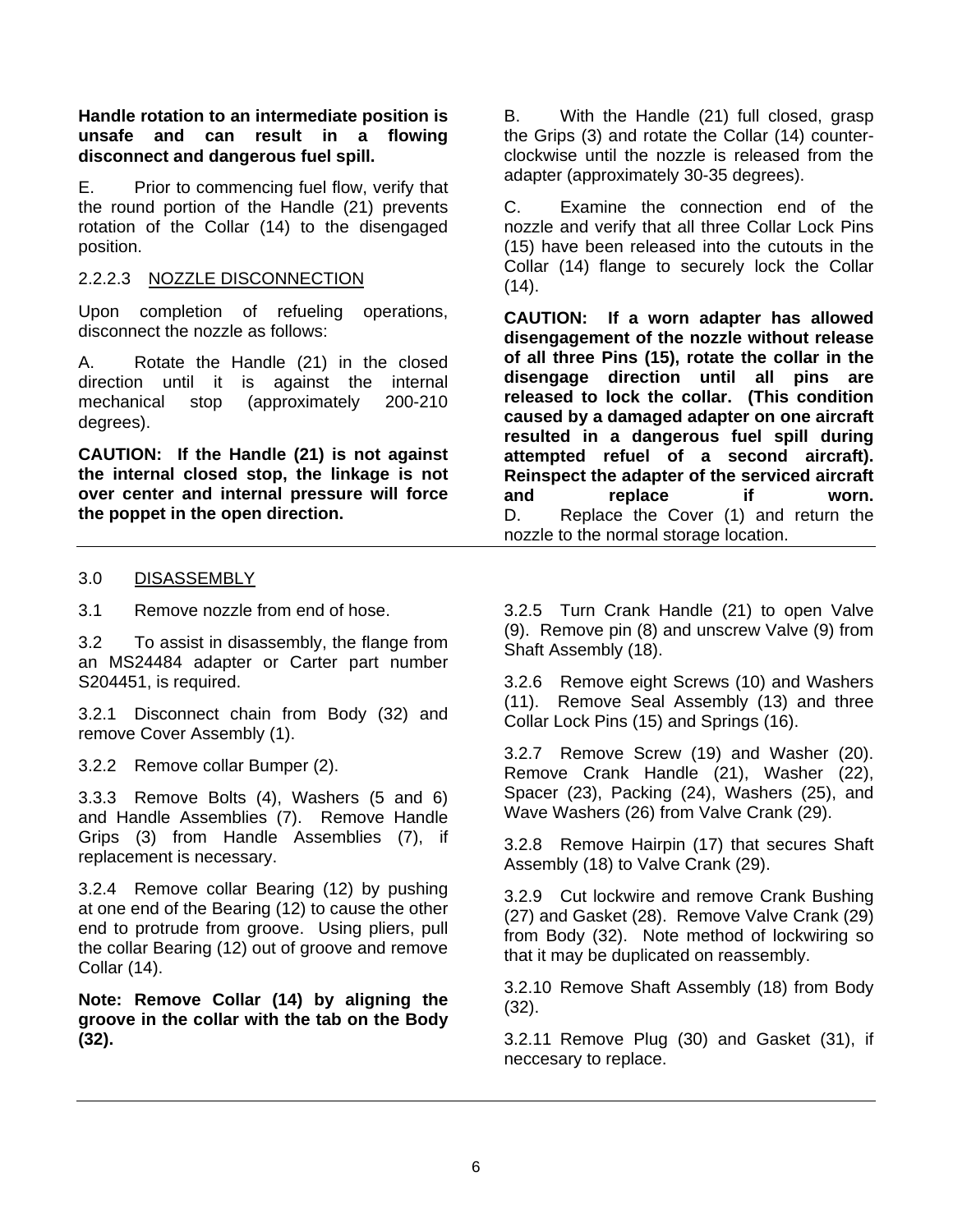#### 4.0 INSPECTION

| <b>ITEM NO.</b> | PART NO.     | <b>NAME</b>        | <b>QUANTITY</b> |
|-----------------|--------------|--------------------|-----------------|
| 1               | 40409        | Cover Assy, Nozzle |                 |
| 2               | 23622        | Bumper, Collar     |                 |
| 8               | GF24665-302  | Pin, Cotter        |                 |
| 10              | MS16997-32   | <b>Screw</b>       | 8               |
| 11              | MS35338-42   | Washer             | 8               |
| 12              | 23620        | Bearing, Collar    |                 |
| 13              | 4879         | Seal Assy, Nozzle  |                 |
| 15              | 20912        | Pin, Collar Lock   | 3               |
| 16              | 20909        | Spring, Lock Pin   | 3               |
| 19              | 220004       | Screw              |                 |
| 22              | 21706        | Washer             |                 |
| 23              | 20910        | Spacer, Packing    |                 |
| 24              | M25988/1-014 | Packing            |                 |
| 28              | MS29512-10   | Gasket             |                 |
| 31              | MS29512-04   | Gasket             |                 |

Replace the following items with new parts from kit KD6902 during maintenance:

Inspect all metal parts for dings, gouges, abrasions, damaged threads, etc. Use 320 grit paper to smooth and remove sharp edges. Replace any part with damage exceeding 15% of local wall thickness. Use alodine 1200 to touch up bared aluminum.

Precisely measure the following items. Replace any part that exceeds the identified maximum or minimum wear limits:

- Diameter of link joural on valve crank (29, figure 1 (0.291 inch min)
- Inside diameter of hole in link of Shaft Assembly(18, figure 1) (0.319 inch max)

## 5.0 SPECIAL TOOLS

The following special tools are recommended for proper repair and or overhaul of the nozzle:

- S204451 Standard three lug bayonet adapter flange or MS24484.
- 6958CG or 6958CH Adapter or MS24484 equivalent.
- 61657-2 Adapter Wear Gauge
- 41625-ST1 Poppet Adjustment Gauge

## 6.0 REASSEMBLY

6.1 Reassemble in reverse order of disassembly, observing the following:

6.1.1 Make certain all components are clean and free from oil, grease, or any other corrosion resistant compound on all interior or exterior

surfaces. Wash all parts with cleaning solvent, Federal Specification P-D-680, and dry thoroughly with a clean, lint-free cloth or compressed air.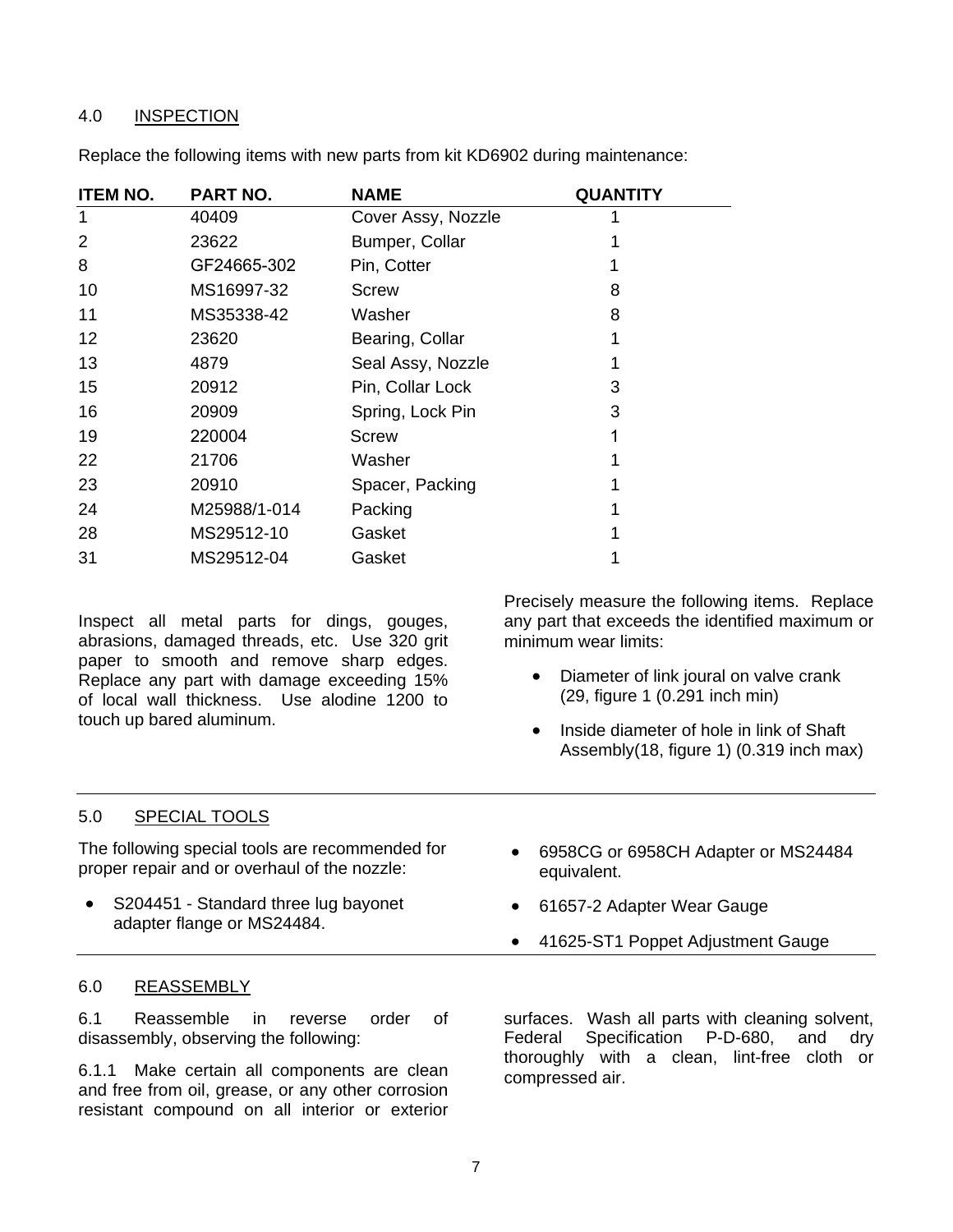#### **WARNING**

Use cleaning solvent in a well-ventilated area. Avoid breathing of fumes and excessive solvent contact with skin. Keep away from open flame.

**NOTE:** A light coat of petrolatum, Federal Specification VV-P-236 or equivalent commercial quality, can be applied to all o-rings, springs, and screws for ease of installation.

6.2 Reassemble in reverse order of disassembly, observing the following:

6.2.1 Install Plug (30) and Gasket (31), if previously removed.

6.2.2 Install Gasket (28) on crank Bushing (27).

6.2.3 Install Shaft Assembly (18) in Body (32).

6.2.4 Install Valve Crank (29) in Body (32) and connect to Shaft Assembly (18). Install and tighten crank Bushing (27).

6.2.5 Secure Shaft Assembly (18) to Valve Crank (29) with Hairpin (17).

6.2.6 Lockwire crank Bushing (27) with MS20995C32 lockwire.

6.2.7 Install following on Valve Crank (29): Wave Washers (26) and Washers (25), alternating one each, Packing (24), Spacer (23), Washer (22), and Crank Handle (21). Secure Crank Handle (21) with Screw (19) and Washer (20).

6.2.8 Install three Springs (16) and Collar Lock Pins (15), and Seal Assembly (13) on Body (32). Secure with eight Screws (10) and Washers (11). Torque Screws (10) to 15-20 inch-pounds.

6.2.9 Install Valve (9) on Shaft Assembly (18). With Crank Handle (21) in fully closed position, screw Valve (9) onto Shaft Assembly (18) until seated on Seal Assembly (13).

6.2.10 Measure distance from top surface (face) of Valve (9) to top of surface (face) on seal assembly shoulder of the Body (32). This dimension shall be .840 to .860 inch. If it is not, calculate the required poppet dimension as follows: (one quarter (1/4) turn of the Valve (9) axially displaces the Valve (9) face about .010 inch).

6.2.11 After .840 to .860 inch dimension is obtained, turn Crank Handle (21) to open Valve (9) and install pin (8).

6.2.12 Install Collar (14) and Collar Bearing (12).

6.2.13 Install Handle Grips (3), if removed, on Handle Assemblies (7). Install Handle Assemblies (7) with Bolts (4) and Washers (5 and 6).

6.2.14 Install collar Bumper (2).

6.2.15 Install Cover Assembly (1), securing chain to Body (32).

## 7.0 TEST

7.1 The following test procedures will be accomplished after overhaul:

## 7.2 Test conditions

Test media shall be Stoddard Solvent (Federal Specification P-D-680), JP-4 per MIL-J-5624D at 75o + 15oF, Jet A or equivalent.

## 7.3 Functional Test

7.3.1 The nozzle shall be inserted and locked into a test adapter, Carter 6958CG or CH or equivalent MS24484 type unit, and the nozzle valve actuated by use of the Crank Handle (21) from the fully closed to the fully open position a minimum of five times. There shall be no evidence of binding or excessive force required for valve actuation.

7.4 Leakage Test

7.4.1 With the nozzle outlet in the normal open position, and the test adapter outlet closed,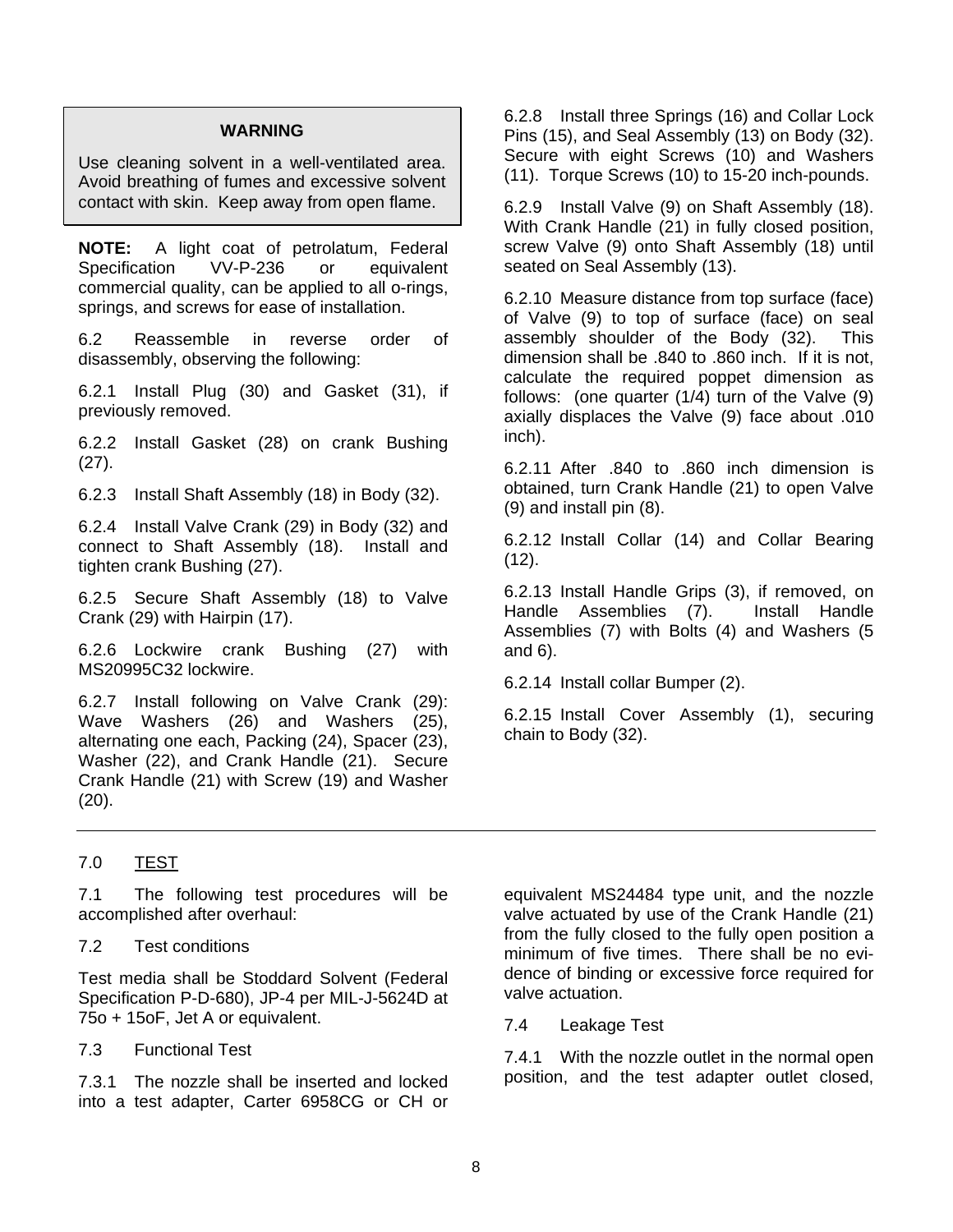pressurize the inlet to five PSIG and hold for one minute minimum. There shall be no evidence of

7.4.2 Repeat the leakage test at 60 PSIG and 120 PSIG.

7.4.3 Close and disengage the nozzle and repeat 7.4.1 and 7.4.2.

#### 7.4.4 Continuity Test

With the nozzle still in the functional test set up of 7.3.1 measure the resistance (Ohms) between the adapter mounting flange and the inlet flange of the nozzle. The resistance from the nozzle inlet flange to the adapter mounting flange shall be less than 10 Ohms.

#### 8.0 ILLUSTRATED PARTS CATALOG

The parts and sub-Assemblies comprising the 6902, Pressure Fueling Nozzle are listed in the following parts lists. The index numbers in the parts lists correspond to the numbers identifying the parts in the exploded view illustrations, Figures 2 and 3.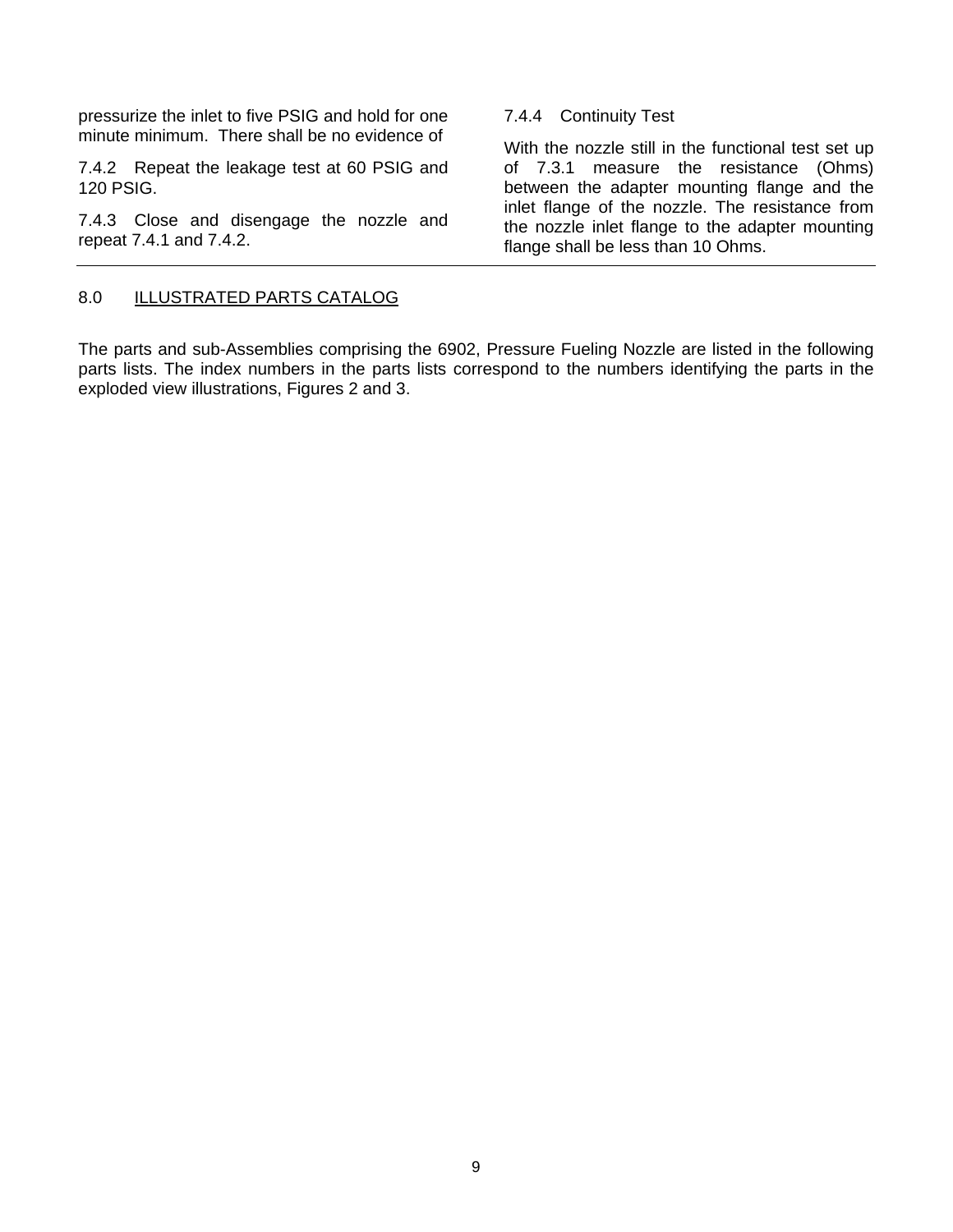**TABLE 1.0**  6902 Nozzle less Screen & Quick Disconnect

|                |                    | <b>Units Per</b>                       |  |
|----------------|--------------------|----------------------------------------|--|
| <b>Item</b>    | <b>Part Number</b> | <b>Description</b><br><b>Assembly</b>  |  |
| 1              | 40409              |                                        |  |
| $\overline{2}$ | 23622              |                                        |  |
| 3              | 23623              |                                        |  |
| 4              | <b>AN7-7A</b>      |                                        |  |
| 5              | MS35338-47         |                                        |  |
| 6              | AN960-716          |                                        |  |
| 7              | 40495              |                                        |  |
| 8              | GF24665-302        |                                        |  |
| 9              | 26866              |                                        |  |
| 10             | MS16997-32         |                                        |  |
| 11             | MS35338-42         |                                        |  |
| 12             | 23620              |                                        |  |
| 13             | 4879               |                                        |  |
| 14             | 23621              |                                        |  |
| 15             | 20912              |                                        |  |
| 16             | 20909              |                                        |  |
| 17             | 22096              |                                        |  |
| 18             | 40006              |                                        |  |
| 19             | 220004             |                                        |  |
| 20             | MS35338-43         |                                        |  |
| 21             | 210089             |                                        |  |
| 22             | 21706              |                                        |  |
| 23             | 20910              |                                        |  |
| 24             | M25988/1-014       |                                        |  |
| 25             | 22290              |                                        |  |
| 26             | 22291              |                                        |  |
| 27             | 20914              |                                        |  |
| 28             | MS29512-10         |                                        |  |
| 29             | 20916              |                                        |  |
| 30             | AN814-4D           |                                        |  |
| 31             | MS29512-04         |                                        |  |
| 32             | 20922              |                                        |  |
|                | KD6902             | Overhaul Kit - Consists of items 1, 2, |  |
|                |                    | 8, 10-13, 15, 16, 19, 22-24, 28, & 31. |  |

Spare parts kits, KD6902, should be available from the supply system. If not, or individual parts are required, they can be procured from any Carter distributor.